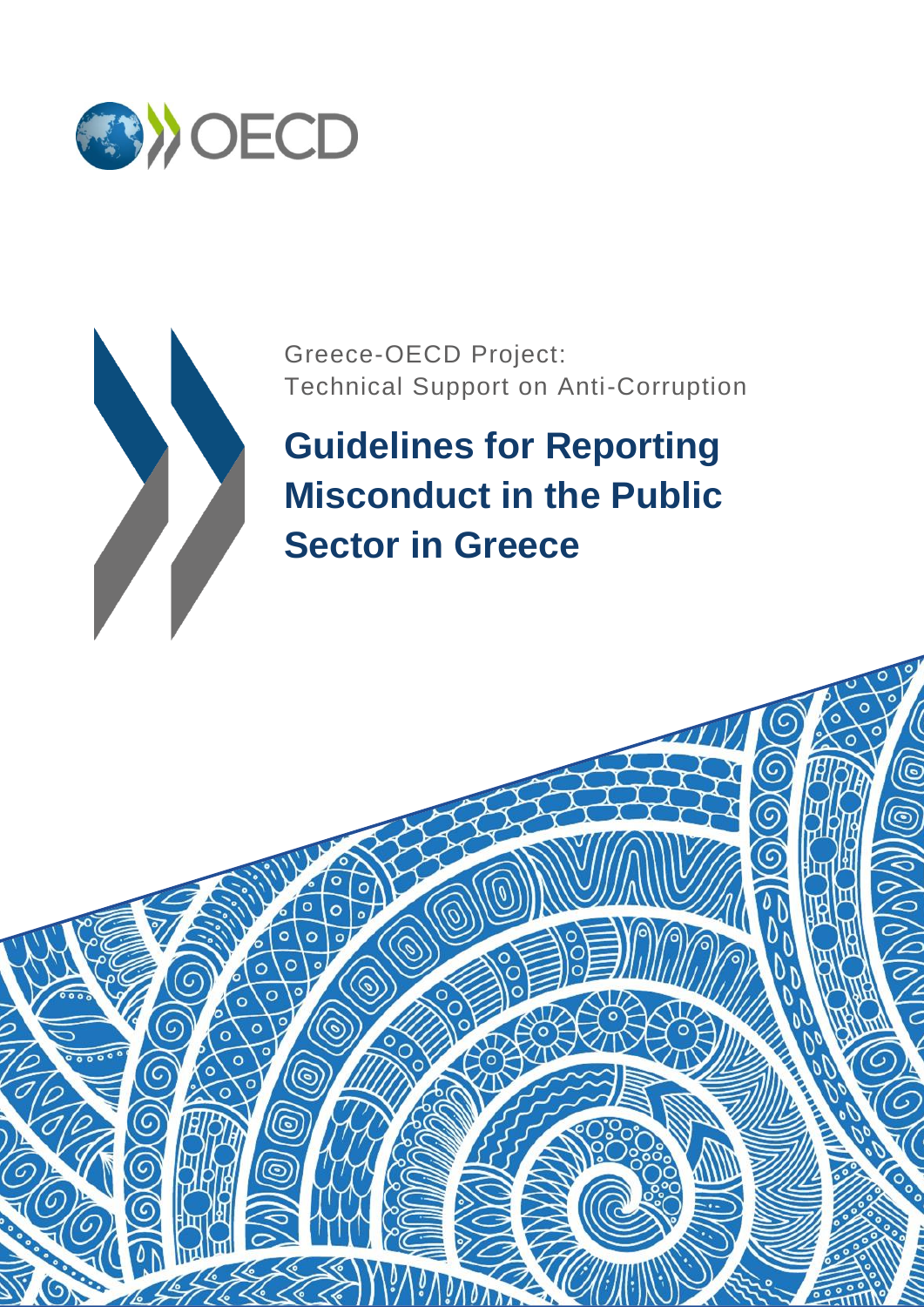This document is prepared by OECD for the General Secretariat Against Corruption (GSAC) in Greece. The opinions expressed and arguments employed herein do not necessarily reflect the official views of OECD member countries.

This document and any map included herein are without prejudice to the status of or sovereignty over any territory, to the delimitation of international frontiers and boundaries and to the name of any territory, city or area.

# **About the OECD**

The OECD is a forum in which governments compare and exchange policy experiences, identify good practices in light of emerging challenges, and promote decisions and recommendation to produce better policies for better lives. The OECD's mission is to promote policies that improve the economic and social well-being of people around the world. For further information, please see [www.oecd.org.](http://www.oecd.org/)

## **About the Greece-OECD Project**

The Greek government is prioritising the fight against corruption and bribery and, with the assistance of the European institutions, is committed to taking immediate action. Under the responsibility of the General Secretariat Against Corruption, Greece's National Anti-Corruption Action Plan (NACAP) identifies key areas of reform and provides for a detailed action plan towards strengthening integrity and fighting corruption and bribery. The OECD, together with Greece and the European Commission, has developed support activities for implementing the NACAP. This project is scheduled for completion in 2018 and is co-funded by the European Commission and Greece. For further information, please see [the project webpage.](http://www.oecd.org/corruption/greece-oecd-anti-corruption.htm)



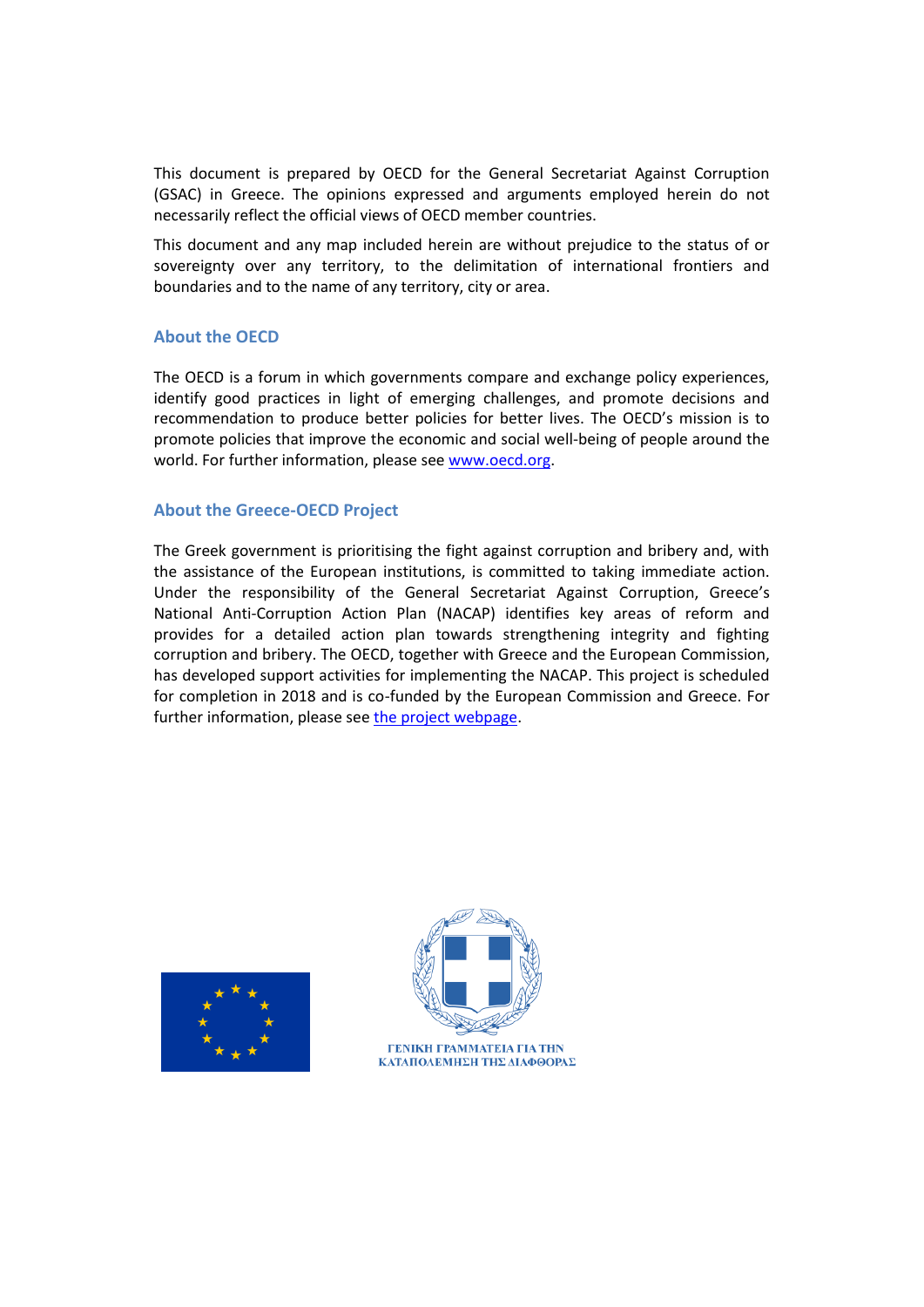# *Acknowledgements*

This document was prepared by the Public Sector Integrity Division of the OECD Directorate for Public Governance as part of the Greece-OECD Project on Technical Support for Anti-Corruption. Under the supervision of Sarah Dix, the work was led by Frédéric St-Martin with valuable guidance from Julio Bacio Terracino. Angelos Binis and Pelagia Patsoule provided key insights and organised interviews with Greek stakeholders, and Israel Marañón de Pablo and Nikoleta Tsiori carried out research. Laura McDonald managed communications and editing. The text was edited by Julie Harris and Meral Gedik. Voula Akrivaki and Alpha Zambou provided key administrative support.

The OECD would like to thank the General Secretariat Against Corruption (GSAC) for their openness and initiative throughout the process. The OECD is also grateful to experts for sharing their experiences and knowledge, including Andreas Antipas and Anastasia Sotiropoulou from Transparency International Greece; Stefanos Loukopoulos and Panagiotis Vlachos from Vouliwatch; Alexandros Tsagalidis from the Hellenic Criminal Bar Association; Yiannis Vlachos and Anastasia Xepapadea from the Ministry of Justice, Transparency and Human Rights; The Greek Ombudsman, Andreas Pottakis and Kalliopi Zouvia from the Special Scientific Personnel; Christiana Fragkia, Deputy Prosecutor at the Office of the Prosecutor for Corruption; Ioannis Aggelis, Deputy Prosecutor at the Supreme Court; Christos Parthenis of the Directorate of Information Management and Analytics of the Hellenic Police; Tom Devine of the Government Accountability Project; and Mark Worth of Blueprint for Free Speech, as well as all the other government officials who provided valuable input to this report.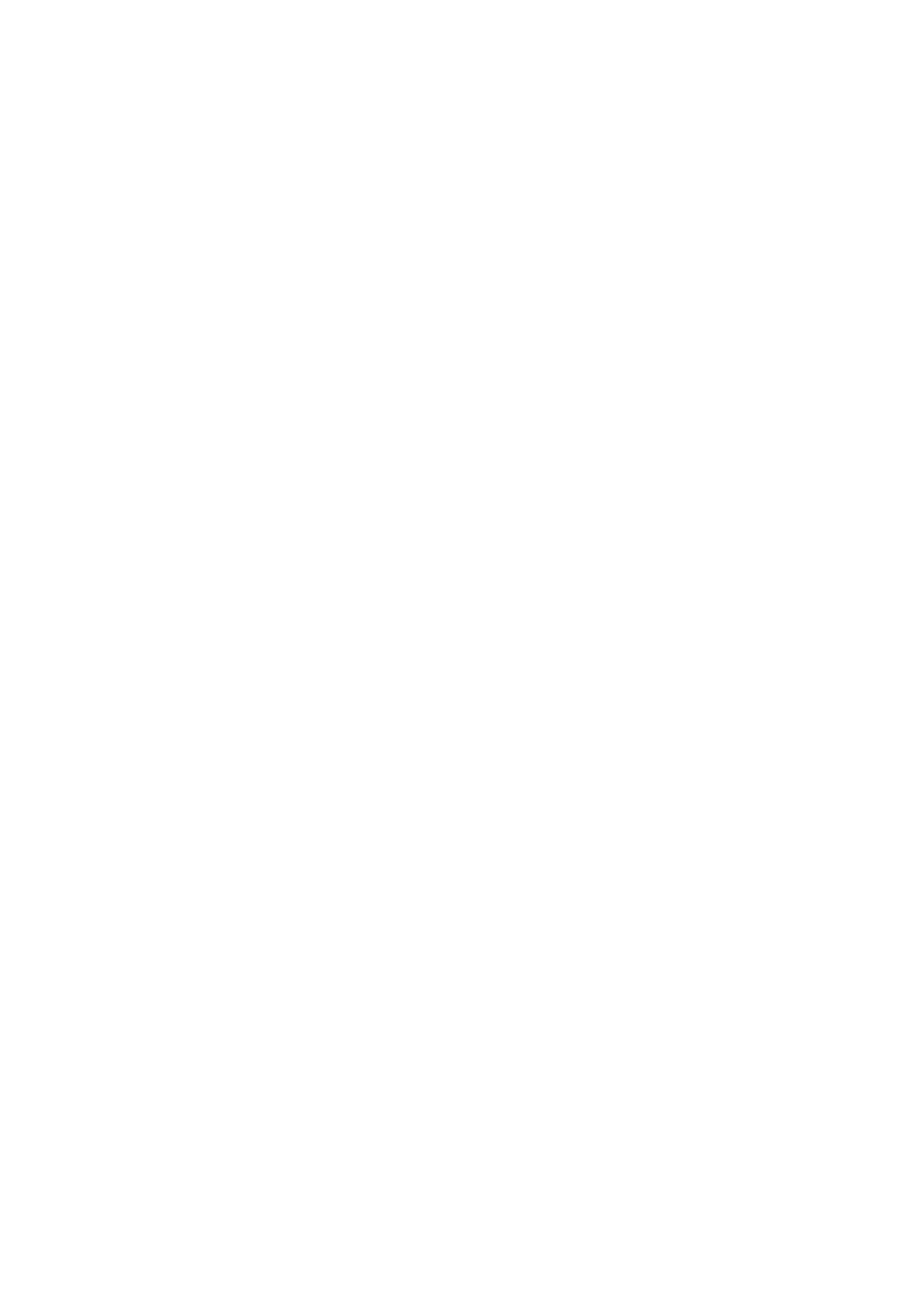# *Table of contents*

| 1.2. Clearly specifying the purpose of the whistleblowing procedure 8                 |  |
|---------------------------------------------------------------------------------------|--|
|                                                                                       |  |
| 1.4 Allowing for alternative reporting channels to encourage disclosures 10           |  |
| 1.5 Implementing a comprehensive strategic approach against reprisals 10              |  |
| 1.6 Define what personal information about the whistleblower, witnesses and potential |  |
|                                                                                       |  |
| 1.7 Implementing adequate security measures to effectively protect confidentiality 12 |  |
| 1.8 Implementing corrective and preventive actions based on the results               |  |
|                                                                                       |  |
| 1.9 Ensuring transparency of decisions to drop an investigation and allowing          |  |
|                                                                                       |  |
| 1.10 Ongoing assessment of the whistleblowing system's effectiveness 13               |  |
|                                                                                       |  |
|                                                                                       |  |
|                                                                                       |  |
|                                                                                       |  |
| 2.3 Independence and effective decision-making on appropriate action 15               |  |
|                                                                                       |  |
|                                                                                       |  |
|                                                                                       |  |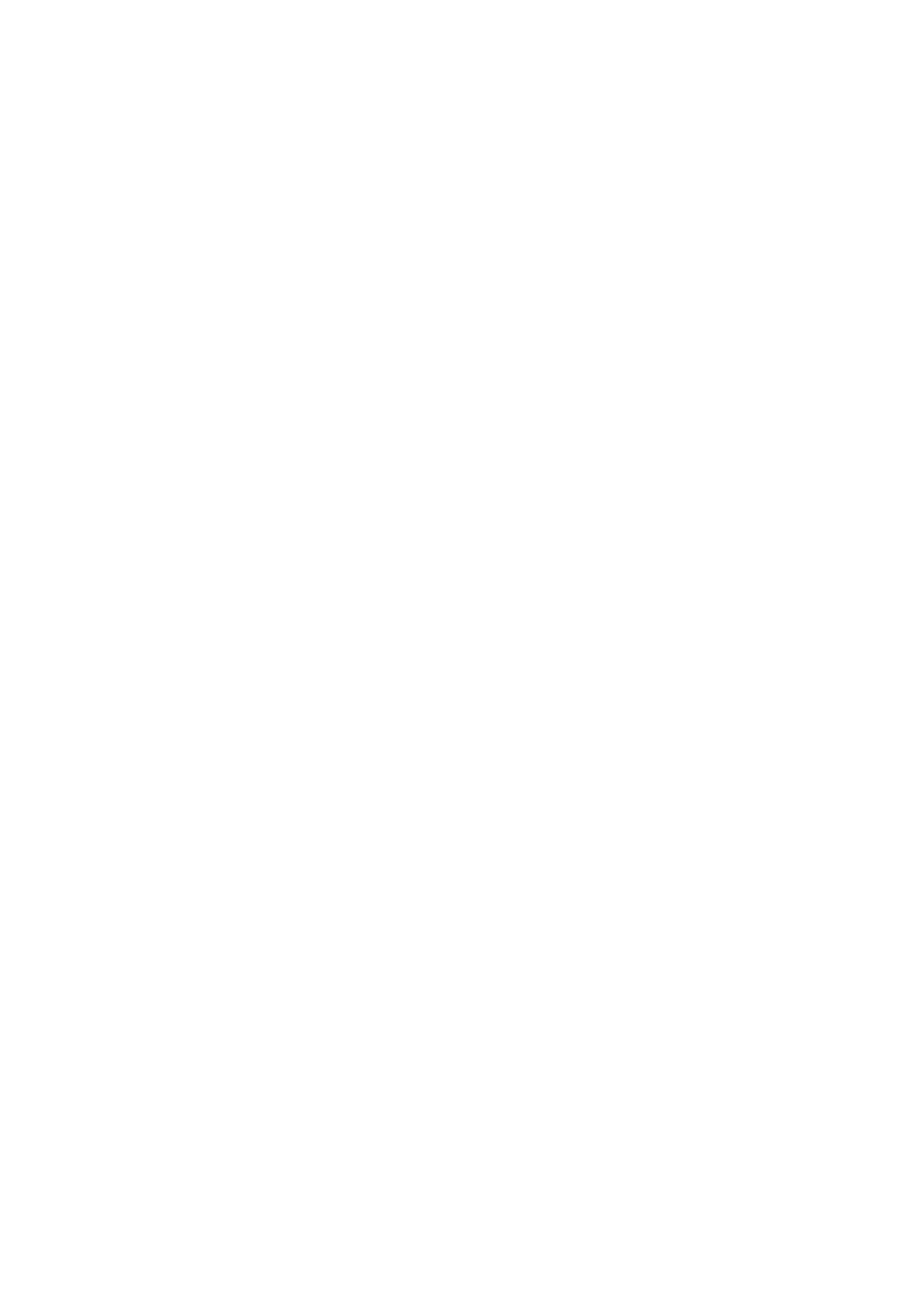# **Context**

<span id="page-6-0"></span>These Guidelines aim at assisting senior public servants establishing and operationalising a comprehensive whistleblowing framework to effectively manage and follow-up on reports of suspected misconduct in the Greek public sector. The Guidelines complement the OECD Report on Whistleblower Protection in the Public Sector in Greece (the Report), which provides guidance to the legislative committee responsible for developing the upcoming whistleblower draft law. Both the Report and Guidelines on whistleblowing in the public sector have been produced under component 5.1 of the Greece – OECD Project for Technical Support on Anti-Corruption.

The Guidelines highlight key concrete outputs of the comprehensive whistleblower legislation outlined in the Report and provide guidance about how such guidelines may be implemented. They address the issues that are normally considered as critical according to OECD countries' experience in implementing their own whistleblower framework. The Guidelines are intended for all types of public organisations and can be adapted to the context of both larger and smaller public organisations.

However, as discussed in the Report, the implementation of all recommendations at the same time may constitute an ambitious agenda for the Greek government, as it would require comprehensive changes in the structures of the public administration, as well as changes in public perceptions regarding the importance of the role whistleblowers play in combatting corruption. As a result, the government may decide to take an incremental approach towards the implementation of the OECD recommendations, including the prioritisation of some of the recommendations over others and the use of pilots in strategic institutions.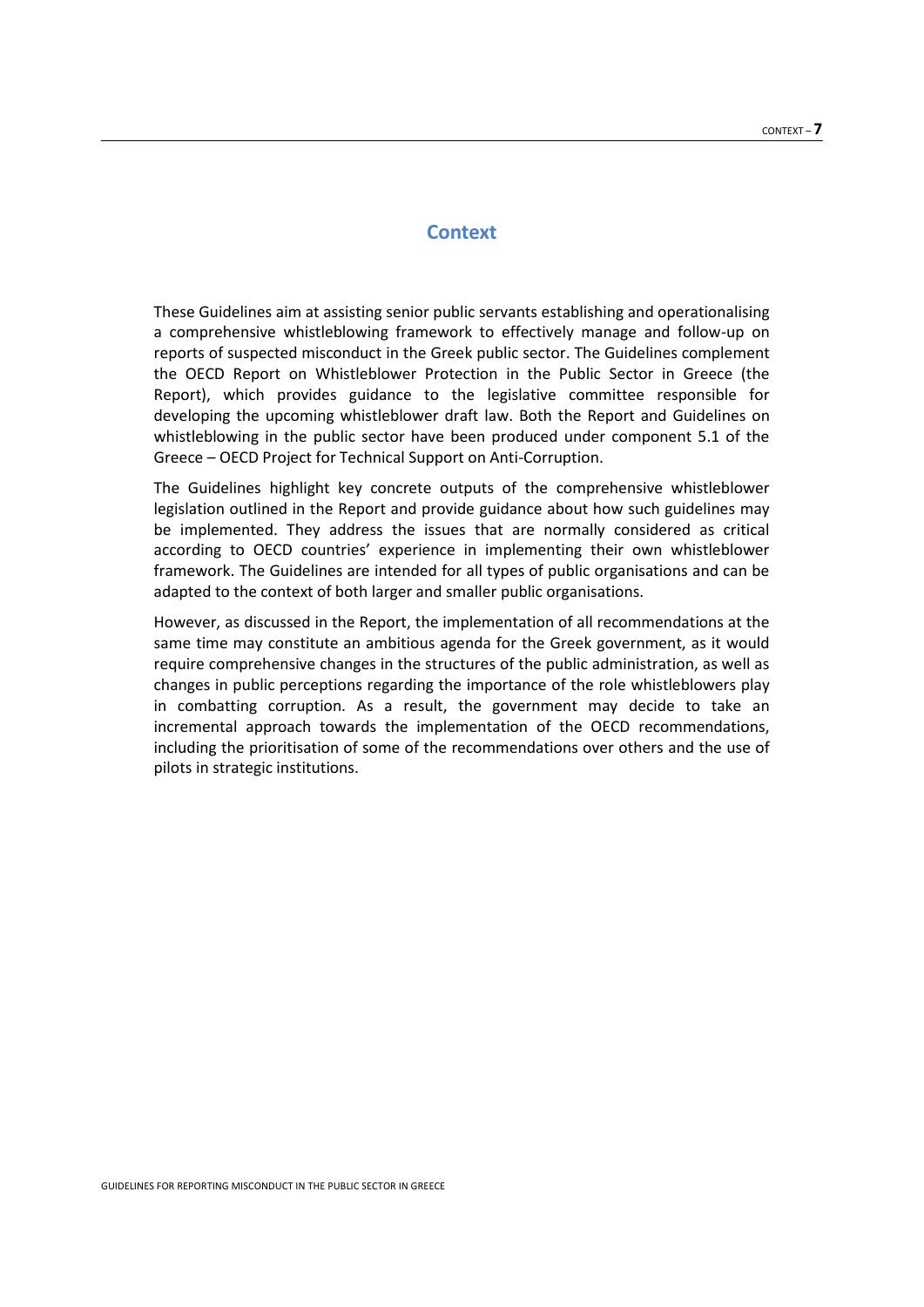# **1. Key elements of a whistleblowing system**

<span id="page-7-0"></span>This section suggests some key elements that play a central role in public sector whistleblowing frameworks as well as the main objectives that they seek to achieve.

#### <span id="page-7-1"></span>**1.1. Designing a comprehensive written whistleblowing polic**y

While a written whistleblowing policy is insufficient on its own to ensure that employees disclose misconduct and that organisations appropriately follow-up on such disclosures, it is still an essential component of any whistleblowing system. It enunciates the organisation's commitment to implement a culture of openness about raising and discussing ethical concerns arising within the organisation.

Whistleblowing mechanisms may vary due to the different size and nature of public organisations, but any such policy must be clear, simple, easy to understand and include essential features. Managers of public institutions may consider the following elements as the foundation of a comprehensive whistleblowing policy:

- a) Statements from the organisation that employees are encouraged to disclose misconduct and that such disclosures will be appropriately addressed in a consistent and fair manner;
- b) A clear definition of the concerns that are expected to be raised under the policy and clarification that such concerns do not necessarily need to be detailed enough to constitute fulsome evidence;
- c) Identification of the officers who are responsible for receiving disclosures;
- d) A commitment from the organisation to protect the identity of whistleblowers and to protect them from potential reprisals, including examples of specific measures that may be applied;
- e) Clarification of the follow-up whistleblowers will receive on their disclosure as well as applicable review and analysis timeframes.

Some of these key elements will be further discussed below.

#### <span id="page-7-2"></span>**1.2. Clearly specifying the purpose of the whistleblowing procedure**

The scope of the "misconduct" that is expected to be reported under the whistleblowing policy must be made clear from the outset. Such misconduct usually occurs in the workplace (although not necessarily). In addition, whistleblower procedures usually cover disclosures that promote the public interest, as opposed to personal grievances and complaints which may be best reported through human resources and dispute resolution channels.

Moreover and as provided in the Report, the misconduct that may be reported under whistleblower systems may include the following: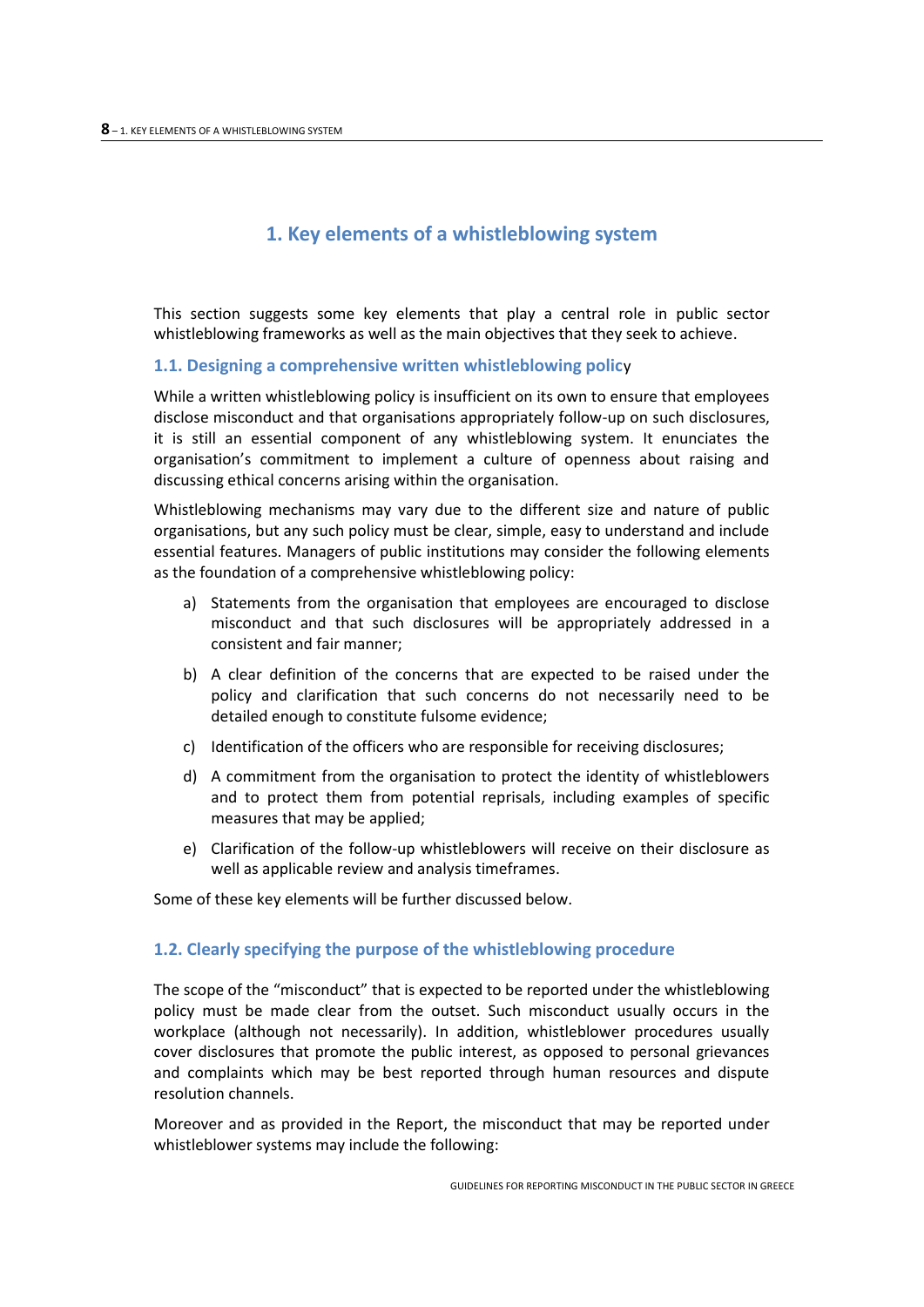- Any breach of national or regional laws, as well as of any legal obligation of public servants;
- A failure to comply with any legal obligation;
- Any action that would warrant disciplinary action according to internal policies;
- A miscarriage of justice that has occurred, is occurring or is likely to occur;
- the health or safety of any individual that has been, is being or is likely to be endangered;
- the environment that has been, is being or is likely to be damaged, or
- information tending to show any matter falling within any one of the preceding paragraphs has been, is being or is likely to be deliberately concealed.

Generally, a whistleblower policy should not be used to exercise statutory rights or harassment claims and personal disagreements that may be addressed to the human resources or mediation services, unless such rights and claims are derived from the exercise of reprisals for blowing the whistle.

## <span id="page-8-0"></span>**1.3 Effectively handling disclosures of misconduct**

Public officials responsible for handling disclosures of misconduct must capture the information communicated accurately and assess its credibility as well as whether it can be verified. Officials responsible for receiving disclosures should therefore be adequately trained in investigations, audits or other technical areas closely related to the activities of the organisation.

Disclosures are prioritised to determine how to proceed as well as the amount of resources that may be assigned to each specific disclosure. Depending on the gravity of the situation, appropriate actions may range from an informal discussion with a manager to a formal investigation by internal or even external investigators.

Each public organisation should ensure that public servants with investigation training are responsible to receive the disclosure and appropriately follow-up on the disclosure. Training of public officials may be conducted by other Greek public institutions with necessary investigation expertise.

If the complexity or the criminal nature of the disclosure requires expertise that the organisation does not possess, public organisations may have pre-established relationships with other public organisation (e.g. the prosecutorial authorities, the Court of Auditors, the General Inspector of Public Administration, the General Secretariat Against Corruption, the National Ombudsman) to whom they can turn to in order to carry out the investigations. Indeed, some investigations may require specific technical skills such as forensic audit and accounting, software analysis, or examination of physical evidence.

Finally, if a disclosure that turns out to be inaccurate does not necessarily mean that it was made with the intention to mislead and that it should involve sanctions against the whistleblower. An assessment will be made as to whether the employee should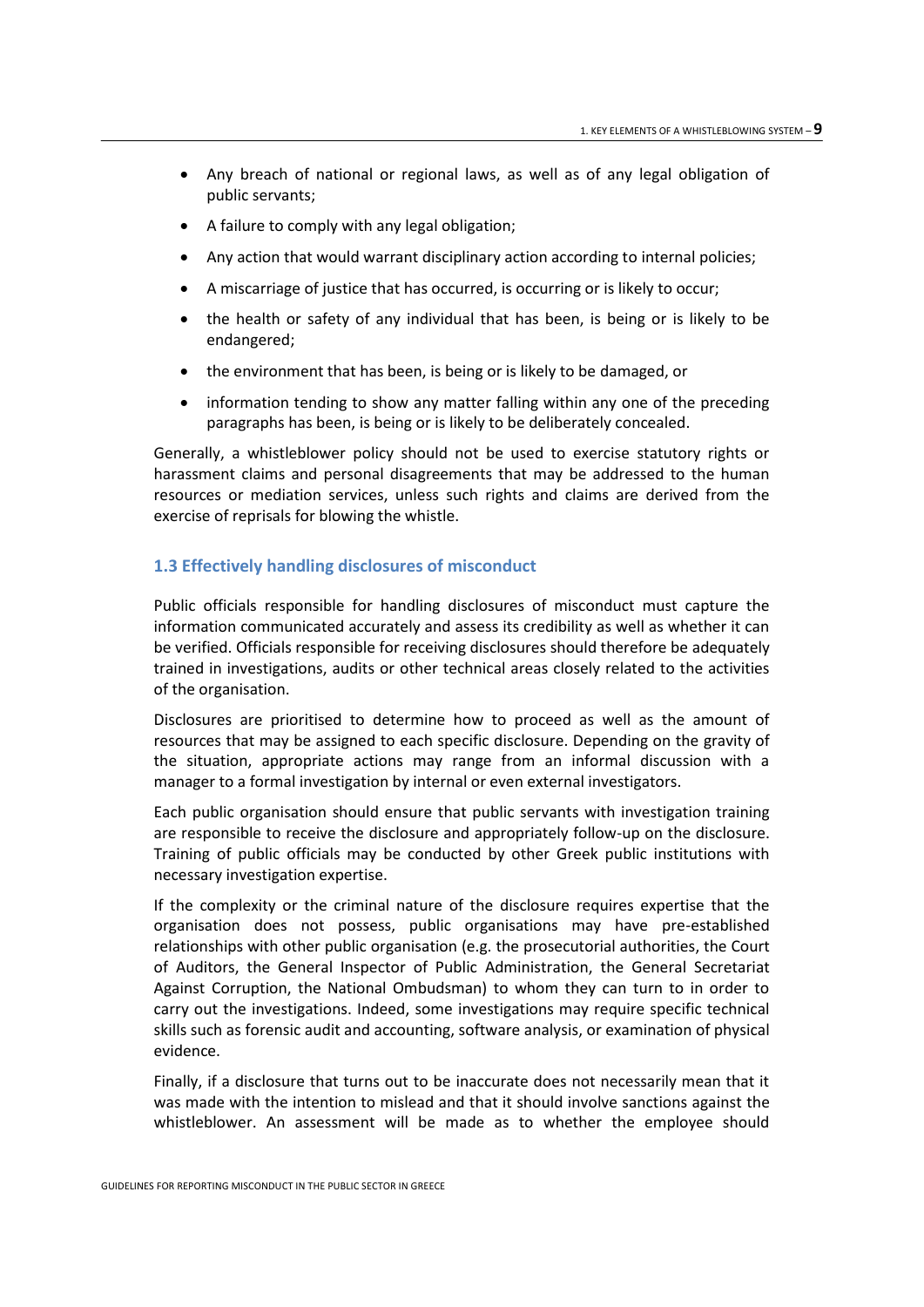reasonably have known the disclosure was false or misleading at the time of disclosure before seeking disciplinary sanctions against the whistleblower.

#### <span id="page-9-0"></span>**1.4 Allowing for alternative reporting channels to encourage disclosures**

The nature of the misconduct and its context, as well as the personality of the whistleblower, the wrongdoer and of designated officials responsible for handling disclosures will determine whether public servants will feel more comfortable to speak with their line manager, a senior ethics official or with a third party outside the organisation. This is why public servants have the option to disclose misconduct to these three categories of individuals under the public service whistleblowing framework in Greece. These officials are required to receive appropriate training on investigations and information gathering from whistleblowers, detecting and avoiding reprisals, the rights and obligations arising from the public sector whistleblowing framework in Greece, and how to effectively interact with individuals under emotional distress.

Moreover, disclosures of misconduct may be made directly to responsible officials through various communication channels, such as independent telephone lines, internet platforms, in-person meetings in appropriate location or regular mail addresses.

#### <span id="page-9-1"></span>**1.5 Implementing a comprehensive strategic approach against reprisals**

Retaliation may occur when management repeatedly fails to address issues legitimately raised by employees. It is imperative that each public organisation emphasises strongly that reprisals will not be tolerated. To be effective, such a statement may be backed by the implementation of effective measures to protect those who report misconduct as well as potential witnesses, investigators, as well as any other individual who may be retaliated against. Concrete measures to avoid reprisals are clearly outlined in the policy, as well as the circumstances when they may apply, to enhance the credibility of the organisation's commitment to avoid reprisals. Such measures include protection of identity, adapted investigative processes, effective remedies for compensation and specific training for managers on how to detect and address cases of reprisals.

A first set of measures that effectively protect whistleblowers is ensuring an appropriate level of confidentiality or anonymity for whistleblowers. "Confidentiality" will require that only a limited number of designated officials will be made aware of the identity of the whistleblower, while "anonymity" implies that the whistleblower's identity has never been disclosed at the time of the disclosure. Confidentiality may be enhanced by anonymising the information provided by the whistleblower and encrypting the database where the identity of whistleblowers is recorded. Moreover, in cases where the information provided leads to prosecution, a testimony from the whistleblower may not be necessary if investigators were able to corroborate the disclosure with independent evidence. Finally, modern technology has made it possible to establish a two-way communication channel while maintaining a whistleblower's anonymity. These include hotlines operated by an independent third party, internet platforms or smartphone applications where whistleblowers are identified only through tracking numbers.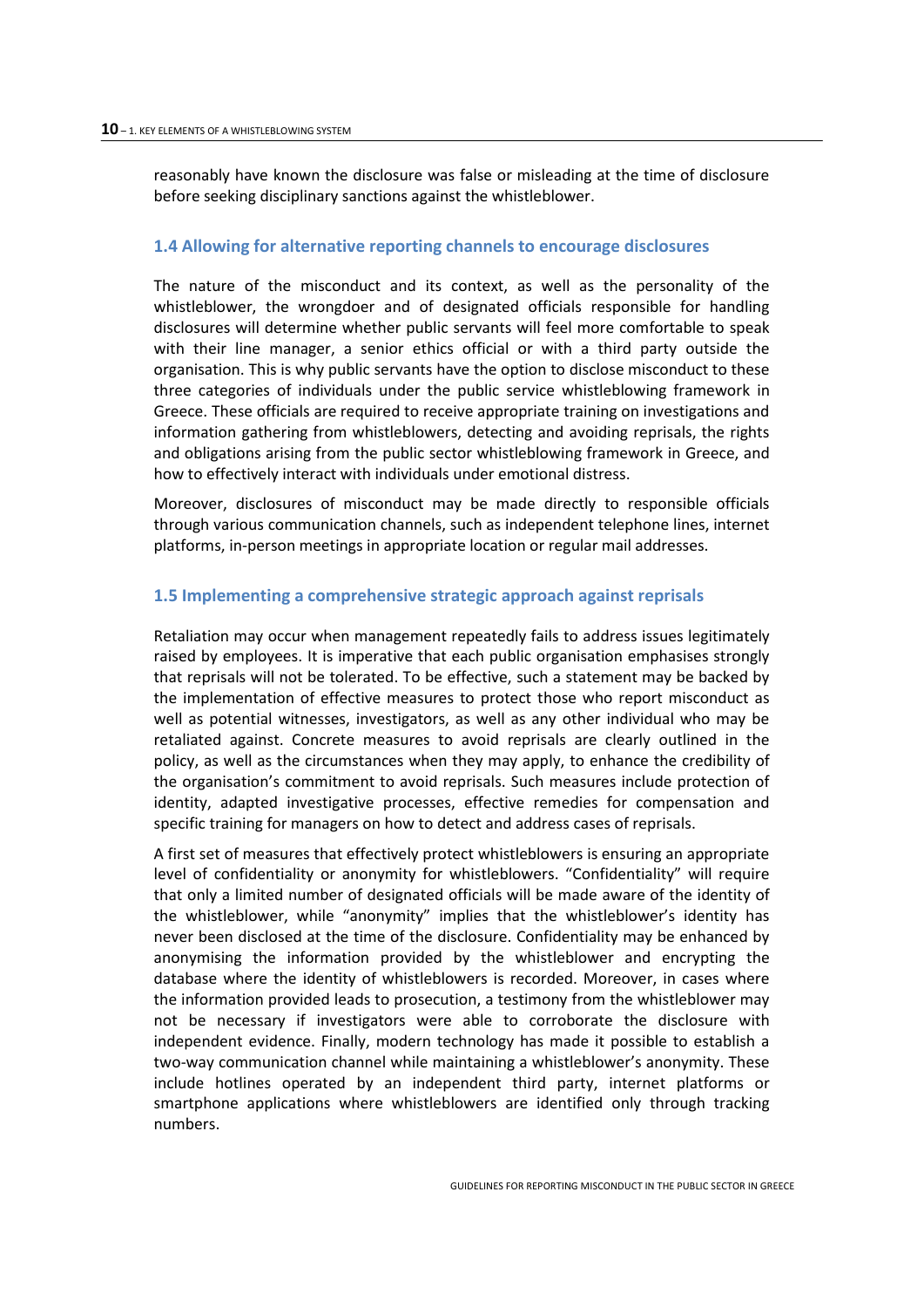However, protecting the identity of whistleblowers may still constitute a challenge in some circumstances. For example, there may be few people with access to the information being disclosed by whistleblowers, or some whistleblowers may raise suspicion by expressing their views or repeatedly accessing information that is specifically linked with matters related to the disclosure. Investigative processes may also incidentally point to the identity of whistleblowers. Public organisations must be aware of these risks and adapt their investigation techniques accordingly. Moreover, public organisations may suspend any adverse actions against whistleblowers until the end of the investigation to ensure false complaints or performance appraisals are not being fabricated to exercise reprisals against the whistleblower.

If whistleblowers have been unfairly treated as a result of their disclosure, they may seek redress from a disciplinary commission within the public service, or a competent court, when all preventive efforts have failed. Remedies that may be ordered to compensate whistleblowers include damages (e.g. loss of revenue, loss of reputation, or punitive or exemplary damages), reinstatement and continuity of career progression, transfer to another public institution, interim relief, and compensation for legal fees and costs.

Management skills to avoid reprisals are not intuitive and therefore, all levels of public servants are entitled to receive training on what is considered retaliation, how to detect and address reprisals, the legal protections that may be available to whistleblowers depending on the context, and effective preventive approaches.

# <span id="page-10-0"></span>**1.6 Define what personal information about the whistleblower, witnesses and potential wrongdoer will be protected<sup>1</sup>**

The European Data Protection Supervisor's *Guidelines on processing personal information within a whistleblowing procedure* provide that the personal information that may be protected by confidentiality under a whistleblower policy may include any information that relates to an identified or an identifiable person. This may include information about an individual's private life in general, including information on an individual's activities, such as working relations and economic and social behaviour. As a result, the entire whistleblower report may be kept confidential, as in some cases it may relate to the behaviour of the whistleblower.

However, the mere fact that a name is mentioned in a document does not necessarily qualify all the information contained in the document as "data relating to that person". An assessment of the information contained in the document must therefore be done on a case-by-case basis.

\_\_\_\_\_\_\_\_\_\_\_\_\_\_\_\_\_\_\_\_\_\_

<sup>1</sup> . For further information see European Data Protection Supervisor (2016), Guidelines on processing personal information within a whistleblower procedure, accessed online on 11 July 2017 at: [https://edps.europa.eu/sites/edp/files/publication/16-07-](https://edps.europa.eu/sites/edp/files/publication/16-07-18_whistleblowing_guidelines_en.pdf) 18 whistleblowing guidelines en.pdf.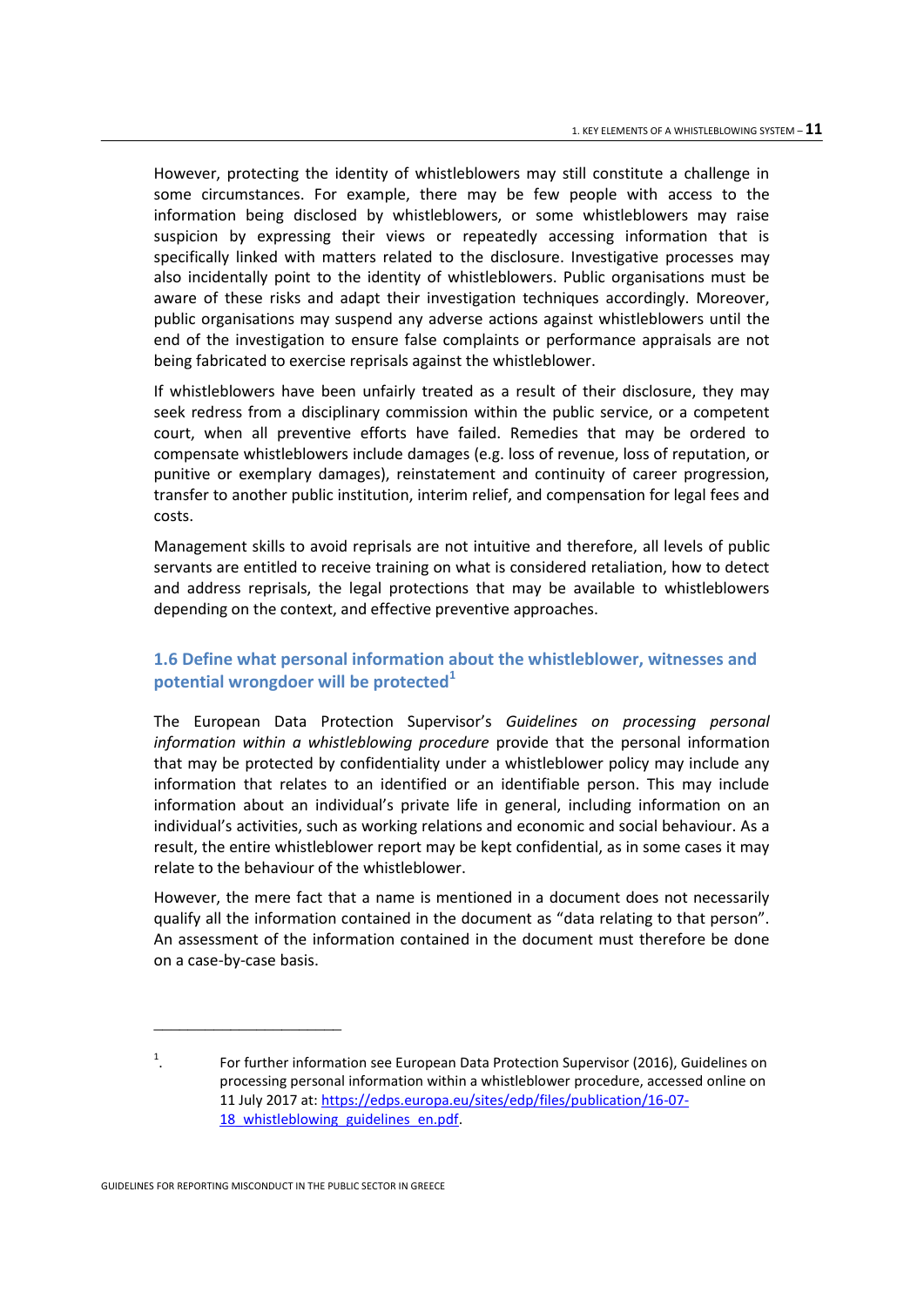Personal information that is not relevant to the nature of the disclosure should not be further processed and deleted from the file.

# <span id="page-11-0"></span>**1.7 Implementing adequate security measures to effectively protect confidentiality<sup>2</sup>**

Public officials responsible for handling disclosures are responsible for implementing appropriate technical and organisational measures to ensure a level of security proportionate to the risks represented by the processing and the nature of the personal information to be processed. This is essential to ensure the credibility of the whistleblowing procedures. Appropriate measures to effectively prevent personal information from being accessed by non-authorised persons and to guarantee its integrity must be implemented.

Such measures should be determined by an appropriate risk assessment of the existing risk mitigation measures and identify potential additional measures on a cost-benefit analysis. This analysis needs to be conducted on an ongoing basis as risks evolve over time.

# <span id="page-11-1"></span>**1.8 Implementing corrective and preventive actions based on the results of the investigation**

The main reason employees do not report misconduct is that they lack confidence the organisation will appropriately act to address reported issues. Therefore, it is paramount that when misconduct is reported and substantiated, appropriate action is taken as soon as practicable. Corrective action will normally aim at ending the misconduct and proportionately sanctioning the wrongdoer to make him or her accountable for the misconduct. In addition, a change in policy or procedure may be appropriate to ensure the misconduct does not happen in the future, if meaningful gaps in policy and procedure are identified. Such change may even happen before the conclusion of the investigation if it is clear that loopholes in the internal controls need to be addressed immediately to limit potential harm to the organisation.

Occurrences of misconduct may also be used as case studies and disseminated across the public service (after being anonymised) to enhance the training and communication about whistleblower and integrity policies.

# <span id="page-11-2"></span>**1.9 Ensuring transparency of decisions to drop an investigation and allowing for appropriate review**

When investigators come to the decision that the disclosure of misconduct is not substantiated, such decisions should be sufficiently motivated and reviewed by other public officials than those who have taken the decision to abandon the investigation.

2 . Id.

\_\_\_\_\_\_\_\_\_\_\_\_\_\_\_\_\_\_\_\_\_\_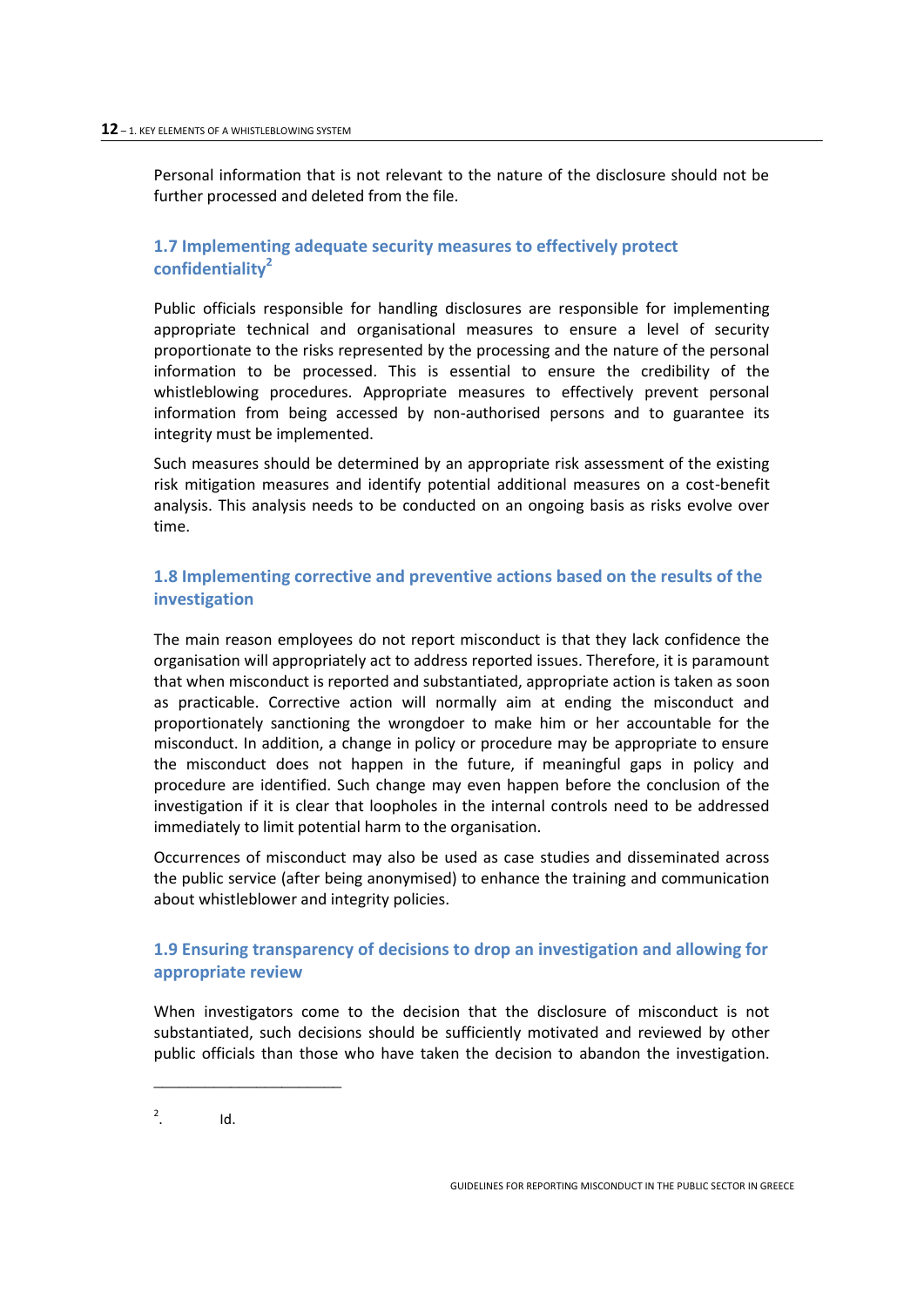The motives to drop the investigation should be communicated in full to the whistleblower. This may allow the whistleblower to assess the decision, and possibly bring the matter to another authority if such decision is, in the opinion of the whistleblower, not appropriately motivated.

#### <span id="page-12-0"></span>**1.10 Ongoing assessment of the whistleblowing system's effectiveness**

The whistleblower framework will require ongoing monitoring and evaluation to ensure it meets the intended objectives and that it is improved over time. As a result, specific performance indicators may be developed for this purpose. These may include:

- the number and types of public sector disclosures received;
- the entities receiving most disclosures;
- the outcomes of cases (i.e. if the disclosure was dismissed, accepted, investigated, and validated, and on what grounds);
- whether the misconduct came to an end as a result of the disclosure;
- whether the organisation's policies were changed as a result of the disclosure if gaps were identified;
- whether sanctions were exercised against wrongdoers;
- the scope, frequency and target audience of awareness-raising and training activities;
- the degree of employee satisfaction about the whistleblower framework (measured by survey);
- the time it takes to process cases;
- resources expended per case;
- the cases where whistleblowers claimed experiencing reprisals including:
- by whom and how reprisals were exercised;
- whether and how whistleblowers were compensated;
- the grounds for these decisions;
- $-$  the time it takes to compensate whistleblowers;
- whether whistleblowers were employed during the judicial process.

Monitoring and evaluation can be accomplished through periodic audits reviewing the data generated by the indicators. Such audits will seek to monitor performance over time, identify strengths and weaknesses, and take appropriate corrective action when required.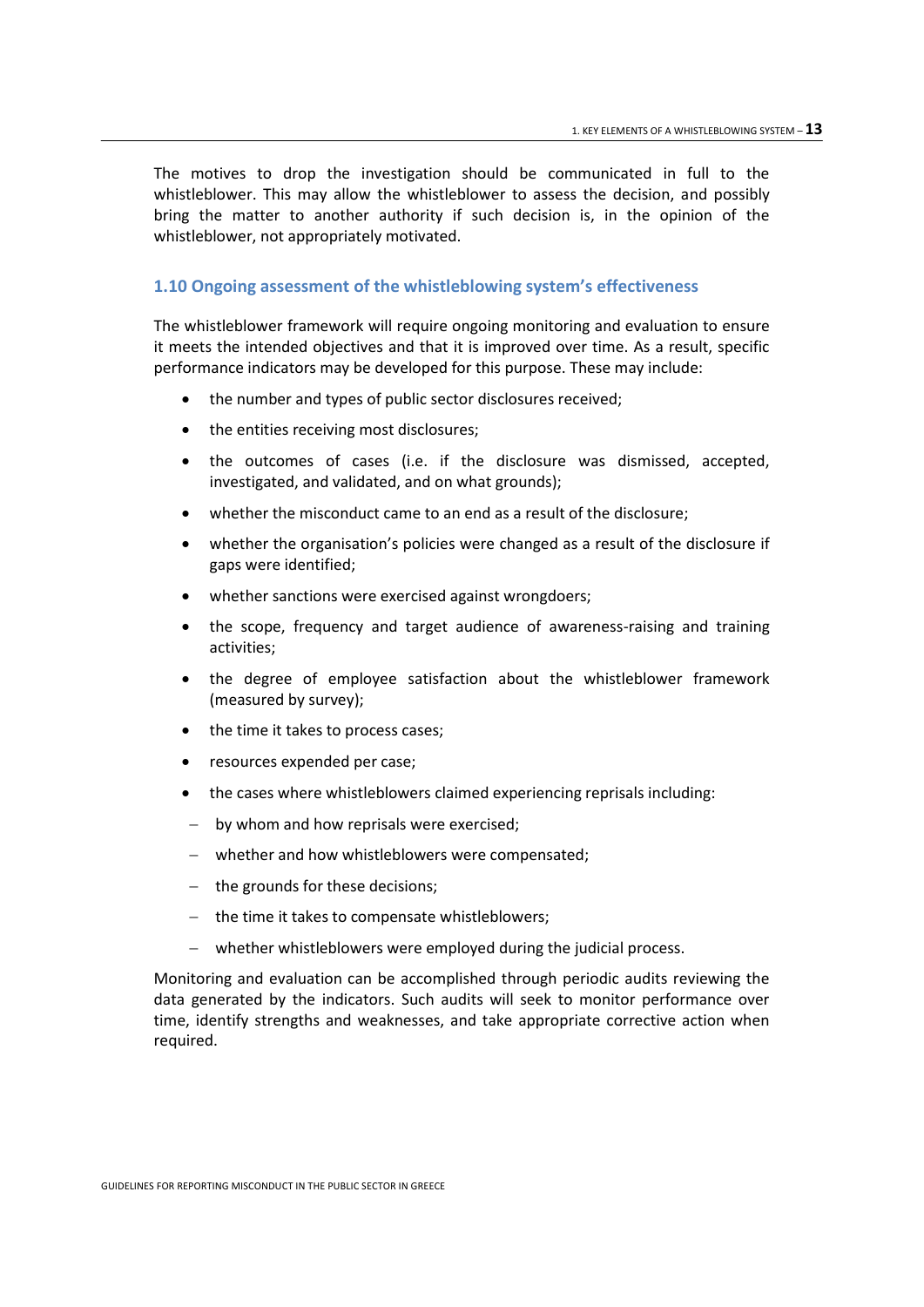# <span id="page-13-0"></span>**2. How to effectively implement a whistleblowing system**

This section of the Guidelines suggests concrete measures that will facilitate the implementation of the whistleblowing framework in the Greek public service.

# <span id="page-13-1"></span>**2.1 Commitment, leadership and "tone at the top"**

A whistleblower framework for public organisations require clear and transparent procedures that will yield trust from employees and encourage them to report matters that could potentially harm the organisation. To achieve this, leaders of the organisation must lead the development and implementation of the whistleblowing framework, and demonstrate unconditional commitment to a fair and consistent application of rules and policies. Such commitment includes fair and consistent investigations regardless of the identity of the individuals and of the issues that may be involved.

The implementation of a transparent whistleblower framework may also express strong leadership and commitment to encourage employee behaviours based on integrity and excellence. This requires moving away from a reactive approach to integrity breaches (i.e. sanctions) to a proactive approach that involves hearing and objectively analysing potential issues without fear of retaliation. Such commitment is also expressed by ongoing support from the organisation's leaders and proactive communications.

# <span id="page-13-2"></span>**2.2 Appropriate delegation of responsibilities**

As previously discussed in the reporting channels subsection above, employees may often decide to disclose misconduct to their direct manager and as a result, these should be equipped with the required knowledge and expertise on how to follow-up on such disclosures. Middle managers have to be made fully aware and accountable about how they exercise their responsibilities in relation with the implementation of the whistleblowing framework.

In addition, a senior manager may be made accountable for implementing each of the following responsibilities within each public organisation:

- Designing and implementing the organisation's core values and ethics statement;
- Communicating and providing education and outreach about the whistleblowing policies and procedures;
- Allocating adequate resources to those responsible for implementing the whistleblowing framework;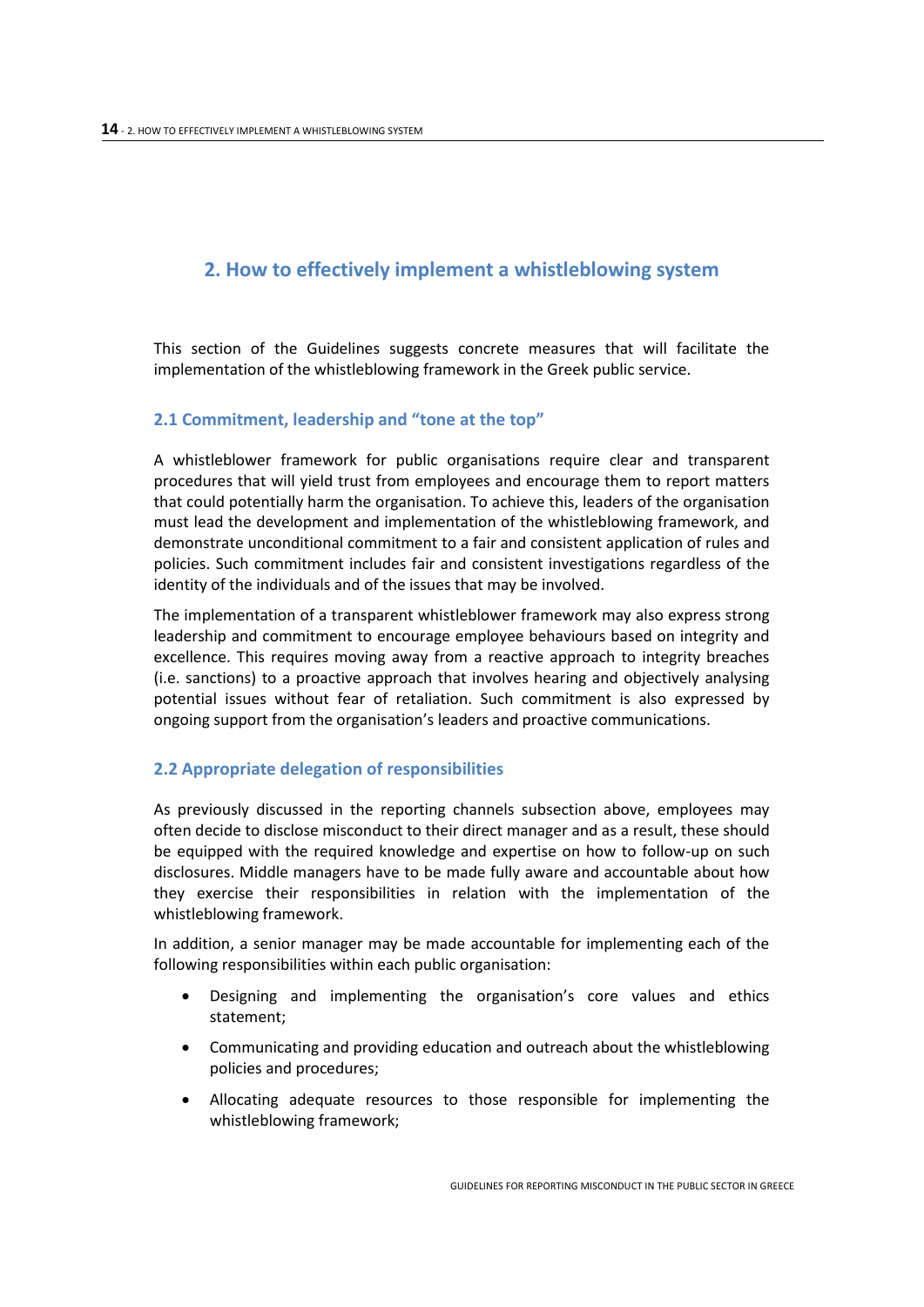- Providing ongoing oversight and monitoring of the whistleblowing framework, and proceeding to changes as necessary for the improvement of the framework;
- Supporting the investigation process, related decision-making and sanctioning processes;
- Guaranteeing the confidentiality of the communication channels;
- Overseeing that reprisals against whistleblowers are effectively addressed and compensated as appropriate;
- Closing procedural or policy gaps and loopholes that have been reported through whistleblowing procedures.

#### <span id="page-14-0"></span>**2.3 Independence and effective decision-making on appropriate action**

The information reported through internal channels to report misconduct should be independent from senior management as much as possible in order to promote objective decision making and to minimise the possibility for interference. This is particularly important in cases where alleged misconduct may involve senior members of the organisation who could easily interfere with the findings of the investigation process. Such institutional arrangements are important in order to ensure that serious misconduct is appropriately being dealt with. Indeed, protecting the interests of the organisation from a long term perspective may involve difficult decisions leading to a negative impact on the organisation from a shorter-term perspective. Guidance should be established to ensure that clear and predictable decision-making is being made in accordance with the public interest and that of the public institution in the long term.

To promote objective decision-making and accountability as to the operation of the whistleblowing framework, a third party (e.g. the Greek Court of Audit, the General Inspector of the Public Administration), could exercise an audit role over the performance of the framework and attest on the fulfilment of the framework's objectives over time. Such audits may be accomplished on both internal reporting mechanisms in each public institution as well as to the external channels to report misconduct, for instance to the National Ombudsman. The third party responsible for conducting audits on the whistleblowing framework could report to the expert committee that is responsible for reviewing the whistleblowing framework on a periodic basis.

#### <span id="page-14-1"></span>**2.4 Communication, education and outreach**

Increasing awareness and reinforcing the overall public organisation's support of the whistleblowing framework increases the likelihood that it functions as intended and contributes to the establishment of a culture of openness. The benefits arising from the establishment of a culture of openness as well as inherent behavioural requirements may be communicated through continuous campaigns across government as well as in each public institution. Communications and training activities have more impact when they are endorsed by the leaders of the organisation.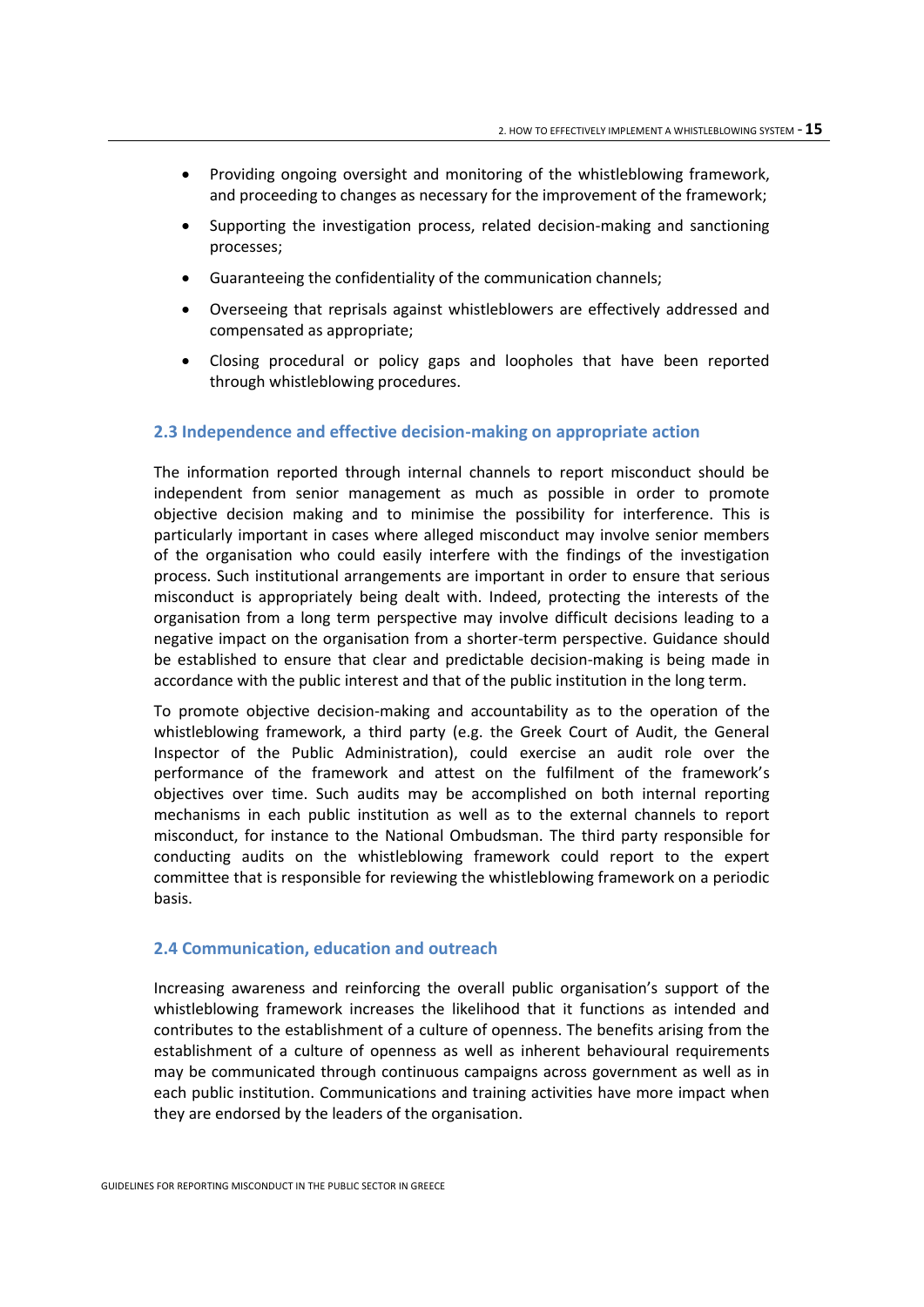Top-down messages from the organisation's managers may be complemented by bottom-up consultations on the whistleblowing framework, including incorporating public servants' input on removing perceived barriers with respect to reporting misconduct as well as using real-life examples of public servants who have successfully disclosed misconduct within the public service.

#### <span id="page-15-0"></span>**2.5 Rewarding public servants who disclose misconduct**

Acknowledging the benefits provided to the organisation by whistleblowers can encourage public servants to raise ethical concerns with designated officials and contribute to instil a culture of openness and accountability in the Greek public service. There are several means that may be used to reward whistleblowers for good conduct and the risks they are willing to take for their organisation. For example, honorific rewards may be granted to those who have contributed to uncover misconduct that has severely harmed the organisation, or that has the potential to do so. The disclosure of misconduct may also reflect positively on public servants performance appraisals, very much the same way that integrity breaches should affect performance appraisals within the public service.